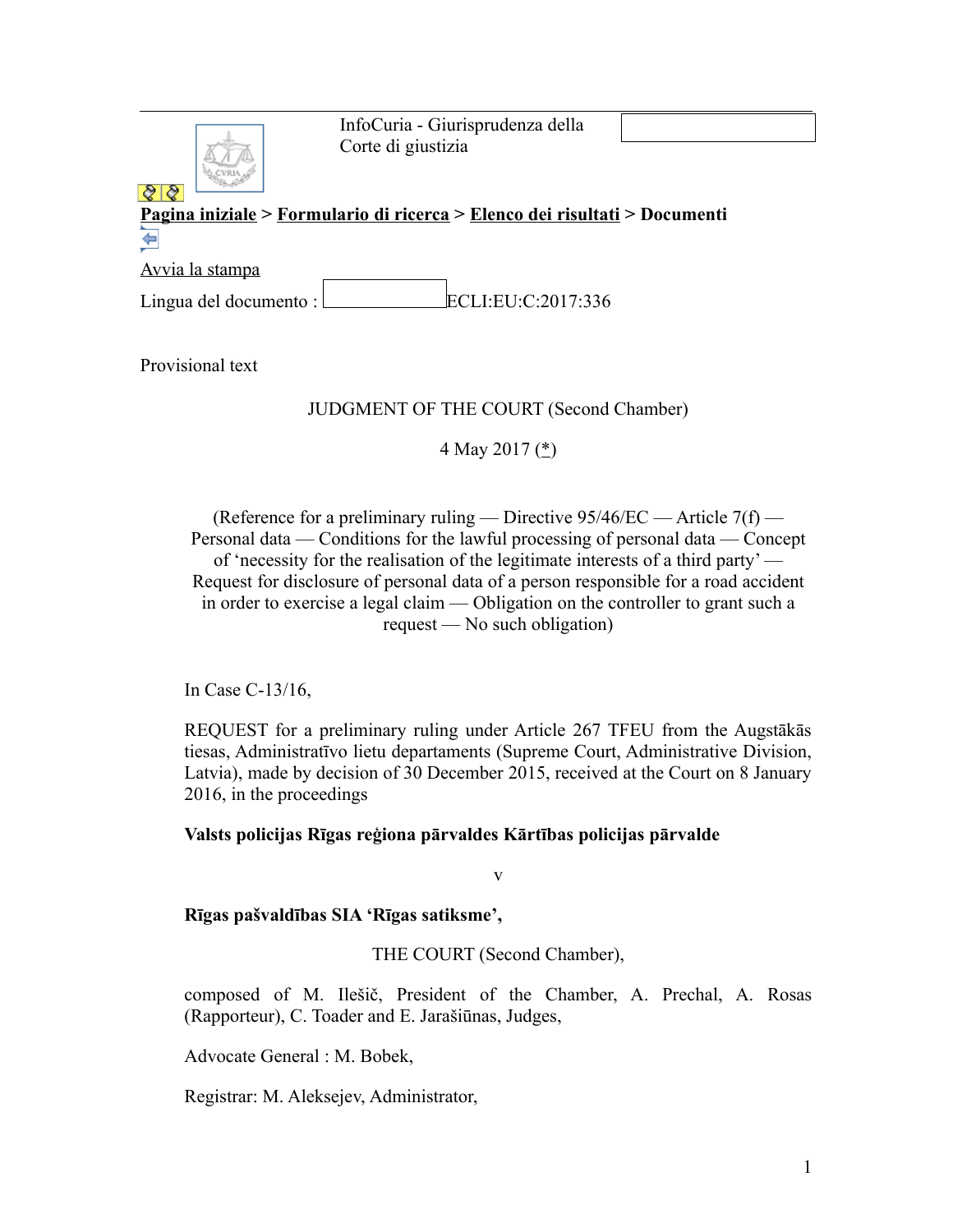having regard to the written procedure and further to the hearing on 24 November 2016,

after considering the observations submitted on behalf of:

- Rīgas pašvaldības SIA 'Rīgas satiksme' by L. Bemhens, acting as Agent,
- the Latvian Government, by I. Kalniņš and by A. Bogdanova, acting as Agents,
- the Czech Government, by J. Vláčil and M. Smolek, acting as Agents,
- the Spanish Government, by M.J. García-Valdecasas Dorrego, acting as Agent,
- the Austrian Government, by G. Eberhard, acting as Agent,
- the Portuguese Government, by L. Inez Fernandes and M. Figueiredo and by C. Vieira Guerra, acting as Agents,
- the European Commission, by D. Nardi and H. Kranenborg and by I. Rubene, acting as Agents,

after hearing the Opinion of the Advocate General at the sitting on 26 January 2017,

gives the following

## **Judgment**

- 1 This request for a preliminary ruling concerns the interpretation of Article 7(f) of Directive 95/46/EC of the European Parliament and of the Council of 24 October 1995 on the protection of individuals with regard to the processing of personal data and on the free movement of such data (OJ 1995 L 281, p. 31).
- 2 The request has been made in proceedings between Valsts policijas Rīgas reģiona pārvaldes Kārtības policijas pārvalde (Office responsible for road traffic administrative infringements of the Security Police of the Region of Riga, Latvia) ('the national police') and Rīgas pašvaldības SIA 'Rīgas satiksme' ('Rīgas satiksme'), a trolleybus company in the city of Riga, relating to a request for disclosure of data identifying the perpetrator of an accident.

## **Legal context**

*EU law*

3 Article 1 of Directive 95/46, entitled 'Object of the Directive', provides: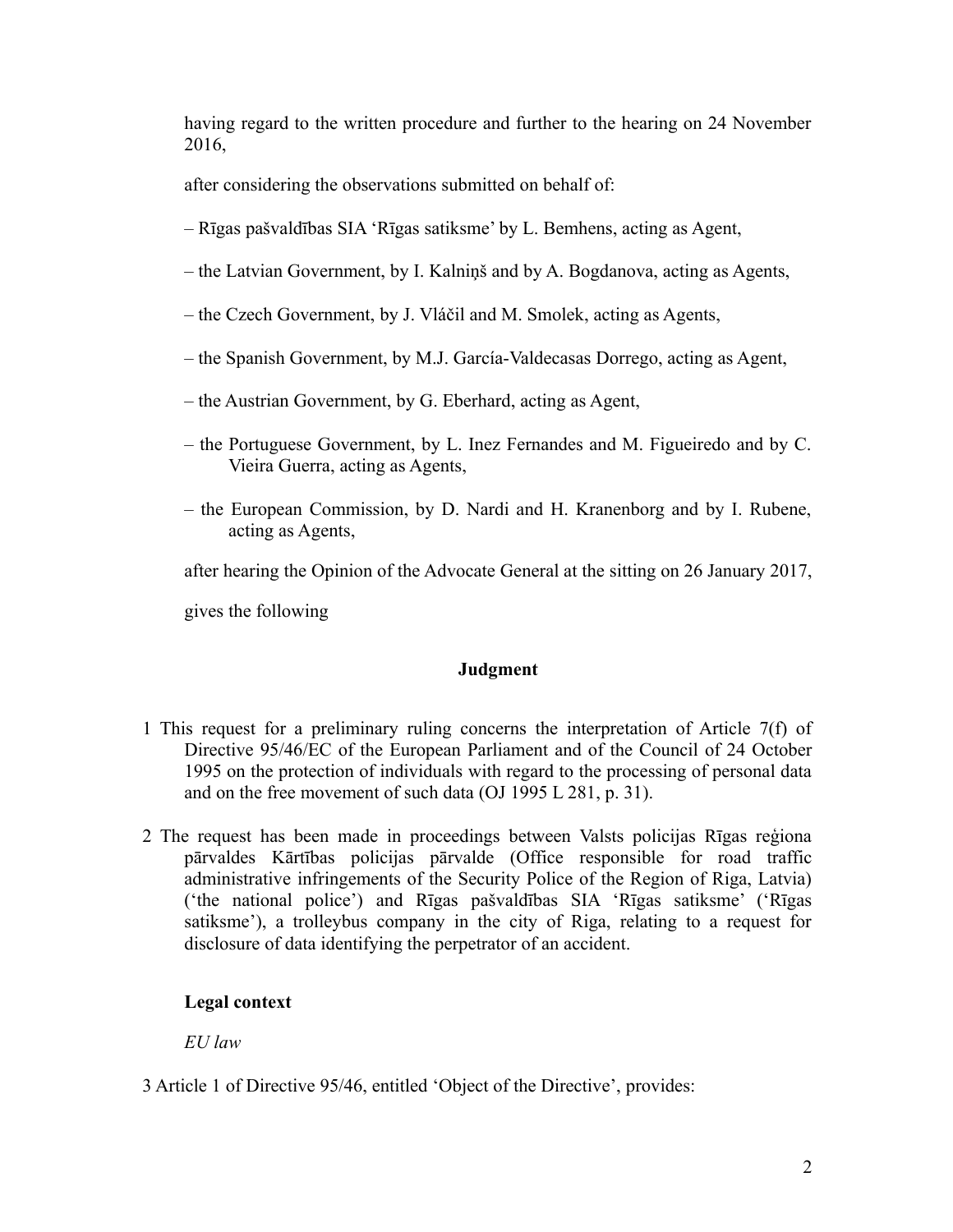- '1. In accordance with this Directive, Member States shall protect the fundamental rights and freedoms of natural persons, and in particular their right to privacy with respect to the processing of personal data.
- 2. Member States shall neither restrict nor prohibit the free flow of personal data between Member States for reasons connected with the protection afforded under paragraph 1.'
- 4 Article 2 of that directive provides:

'For the purpose of this Directive:

- (a) "personal data" shall mean any information relating to an identified or identifiable natural person ("data subject"); an identifiable person is one who can be identified, directly or indirectly, in particular by reference to an identification number or to one or more factors specific to his physical, physiological, mental, economic, cultural or social identity;
- (b) "processing of personal data" ("processing") shall mean any operation or set of operations which is performed upon personal data, whether or not by automatic means, such as collection, recording, organisation, storage, adaptation or alteration, retrieval, consultation, use, disclosure by transmission, dissemination or otherwise making available, alignment or combination, blocking, erasure or destruction;
- …
- (d) "controller" shall mean the natural or legal person, public authority, agency or any other body which alone or jointly with others determines the purposes and means of the processing of personal data; where the purposes and means of processing are determined by national or Community laws or regulations, the controller or the specific criteria for his nomination may be designated by national or Community law;
- …'
- 5 Article 5 of Directive 95/46 states:

'Member States shall, within the limits of the provisions of this Chapter, determine more precisely the conditions under which the processing of personal data is lawful.'

6 In Section II, entitled 'Criteria for making data processing legitimate', of Chapter II of Directive 95/46, Article 7 provides:

'Member States shall provide that personal data may be processed only if:

(a) the data subject has unambiguously given his consent; or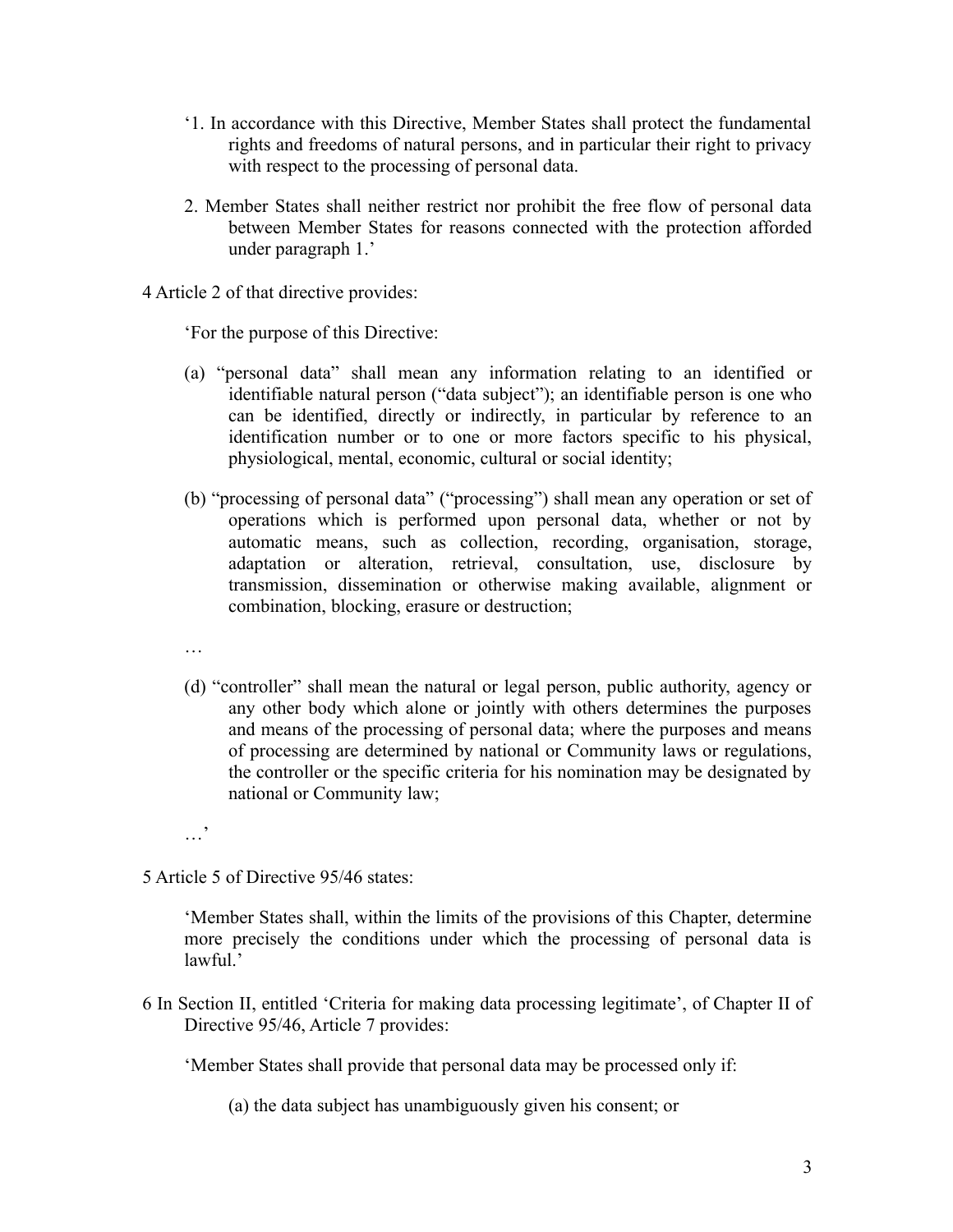(b) processing is necessary for the performance of a contract to which the data subject is party or in order to take steps at the request of the data subject prior to entering into a contract; or

(c) processing is necessary for compliance with a legal obligation to which the controller is subject; or

(d) processing is necessary in order to protect the vital interests of the data subject; or

(e) processing is necessary for the performance of a task carried out in the public interest or in the exercise of official authority vested in the controller or in a third party to whom the data are disclosed; or

(f) processing is necessary for the purposes of the legitimate interests pursued by the controller or by the third party or parties to whom the data are disclosed, except where such interests are overridden by the interests or fundamental rights and freedoms of the data subject which require protection under Article 1(1).'

7 Article 8(2)(e) of Directive 95/46 provides that the prohibition on the processing of certain types of personal data, such as that revealing racial origin or political opinions, is not to apply where the processing relates to data which is manifestly made public by the data subject or is necessary for the establishment, exercise or defence of legal claims.

*Latvian law*

8 Article 6 of the Fizisko personu datu aizsardzības likums (Law on the protection of personal data), of 23 March 2000 (*Latvijas Vēstnesis,* 2000*,* No 123/124), provides:

'Everyone has the right to the protection of personal data concerning him or her.'

- 9 Article 7 of that law, which seeks to transpose Article 7 of Directive 95/46, provides that the processing of personal data is to be authorised only if that law does not provide otherwise and if at least one of the following requirements is met:
	- '(1) the data subject has given his consent;
	- (2) processing is necessary for the performance of a contract to which the data subject is party or in order to take steps at the request of the data subject prior to entering into a contract;
	- (3) processing is necessary for compliance with a legal obligation to which the controller is subject;
	- (4) processing is necessary in order to protect the vital interests of the data subject, including his life and health;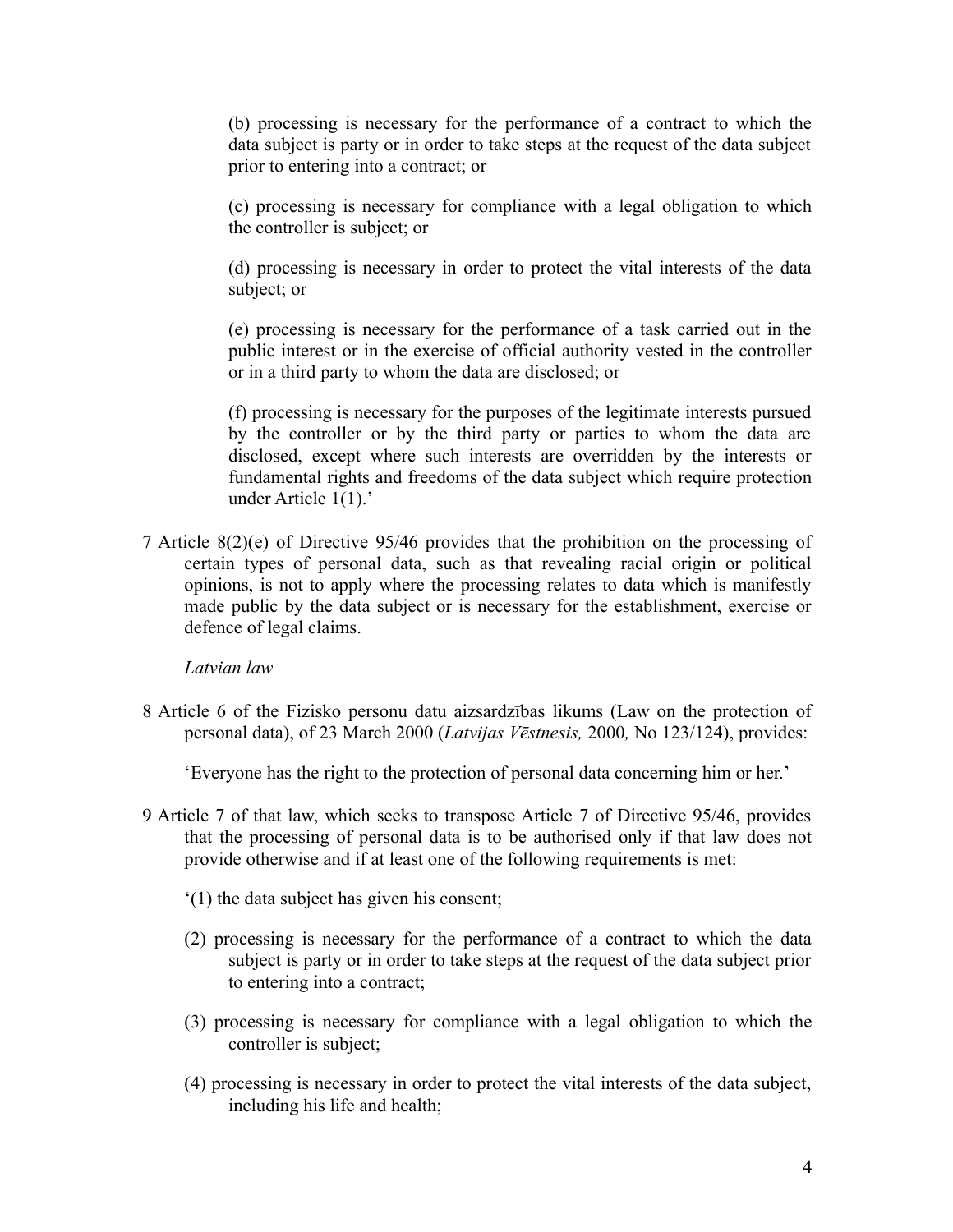- (5) processing is necessary for the performance of a task carried out in the public interest or in the exercise of official authority vested in the controller or in a third party to whom the data are disclosed;
- (6) processing is necessary for the purposes of the legitimate interests pursued by the data controller or by the third party or parties to whom the data are disclosed, except where such interests are overridden by the interests for fundamental rights and freedoms of the data subject.'
- 10 Article 12 of that Law provides that personal data relating to criminal offenses, criminal and administrative convictions, as well as judicial decisions or judicial case files, may be processed only by persons provided for by law and in the cases provided for by law.
- 11 According to Article 261 of the Latvijas Administratīvo pārkāpumu kodekss (Latvian Administrative Infringements Code), a person who has suffered harm caused by an infringement may be given the status of victim in the context of administrative proceedings leading to sanctions, by the body or official who is authorised to examine the case. That provision provides for the rights of victims, including the right to consult the case file and to use his procedural rights to obtain compensation.

## **The dispute in the main proceedings and the questions referred for a preliminary ruling**

- 12 In December 2012 a road accident occurred in Riga. A taxi driver had stopped his vehicle at the side of the road. As a trolleybus of Rīgas satiksme was passing alongside the taxi, a passenger sitting in the back seat of that taxi opened the door, which scraped against and damaged the trolleybus. Administrative proceedings leading to sanctions were initiated and a report was drawn up finding an administrative offence.
- 13 As the taxi driver was initially held responsible for that accident, Rīgas satiksme sought compensation from the insurance company covering the civil liability of the owner and lawful user of the taxi. However, that insurance company informed Rīgas satiksme that it would not pay Rīgas satiksme any compensation on the basis that the accident had occurred due to the conduct of the passenger in that taxi, rather than the driver. It stated that Rīgas satiksme could bring civil proceedings against that passenger.
- 14 Rīgas satiksme then applied to the national police asking it to provide information concerning the person on whom an administrative penalty had been imposed following the accident, to provide copies of the statements given by the taxi driver and the passenger on the circumstances of the accident, and to indicate the first name and surname, identity document number, and address of the taxi passenger.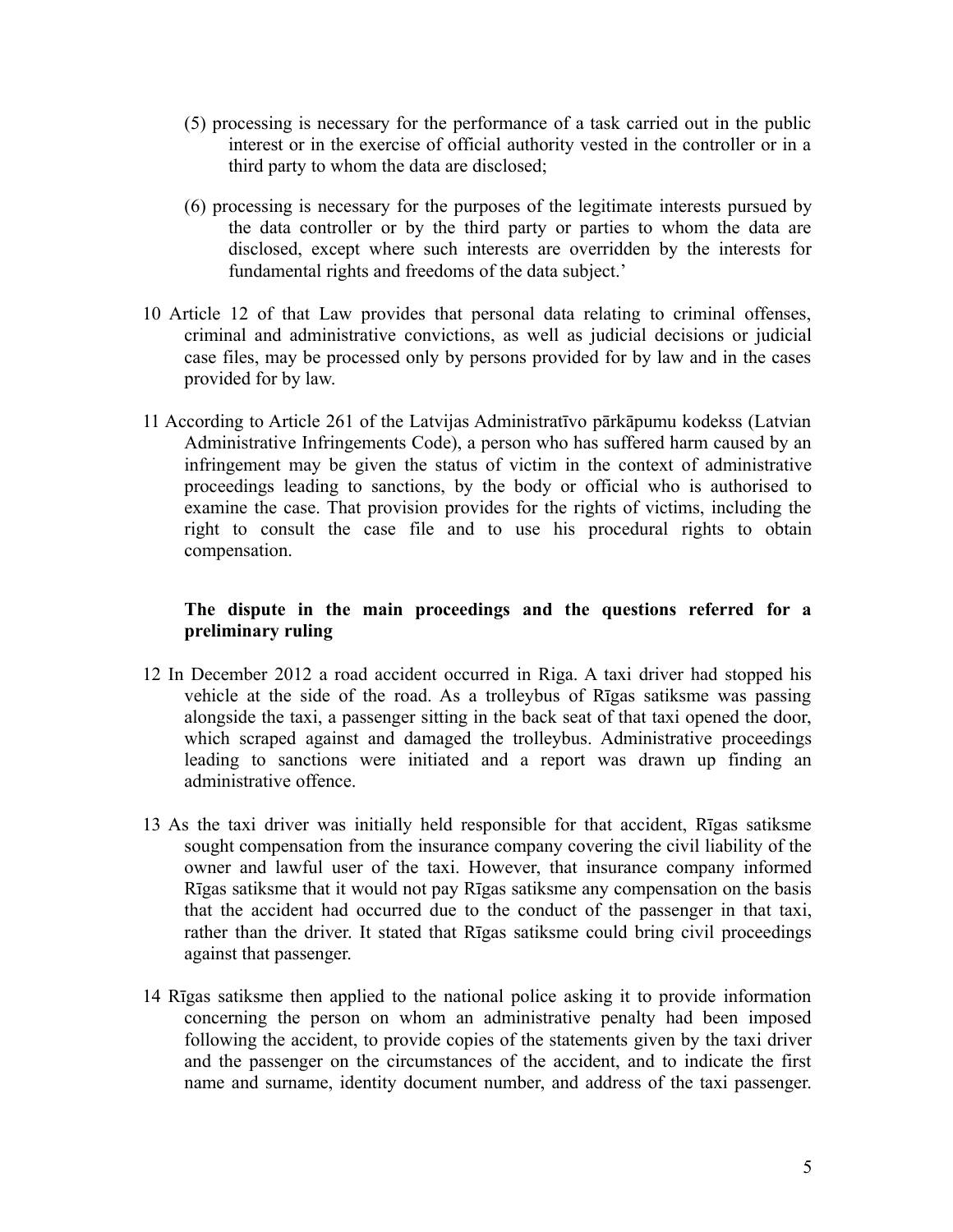Rīgas satiksme indicated to the national police that the information requested would be used only for the purpose of bringing civil proceedings.

- 15 The national police responded by granting Rīgas satiksme's request in part, namely by providing the first name and surname of the taxi passenger but refusing to provide the identity document number and address of that person. Nor did it send Rīgas satiksme the statements given by the persons involved in the accident.
- 16 The decision of the national police was based on the fact that documents in the case file in administrative proceedings leading to sanctions may be provided only to the parties to those proceedings. Rīgas satiksme is not a party to the case at issue. Under the Latvian Administrative Infringements Code, a person may at his express request be given the status of victim in administrative proceedings leading to sanctions by the body or official responsible for examining the case. In the present case Rīgas satiksme did not exercise that right.
- 17 Rīgas satiksme brought an administrative law action before the administratīvā rajona tiesa (District Administrative Court, Latvia) against the decision of the national police in so far as it refused to reveal the identity document number and address of the passenger involved in the accident. By judgment of 16 May 2014, that court upheld the action brought by Rīgas satiksme and ordered the national police to provide the information relating to the identity document number and place of residence of that passenger.
- 18 The national police brought an appeal in cassation before the referring court. That court sought an opinion from the Datu valsts inspekcija (National Data Protection Agency, Latvia) the Data Protection Agency which stated, in its response of 13 October 2015, that Article 7(6) of the Law on the Protection of Personal Data could not be used as a legal basis to provide personal data in the case in the main proceedings as the Latvian Administrative Infringements Code sets out the persons to which the national police may disclose the information relating to a case. Consequently, according to the National Data Protection Agency, the disclosure of personal data relating to administrative proceedings leading to sanctions may be carried out only in accordance with paragraphs 3 and 5 of that article in the situations laid down by the law. Article 7 of the law does not oblige the data controller, in this case, the national police, to process the data, but simply permits it.
- 19 The National Data Protection Agency also indicated that Rīgas satiksme had two other means of obtaining that information. It could either submit a reasoned request to the Civil Registry or apply to the courts pursuant to Articles 98 to 100 of the Latvian Law on Civil Procedure for the production of evidence, in order for the court in question to request from the national police the personal data so that Rīgas satiksme would be able to bring proceedings against the person concerned.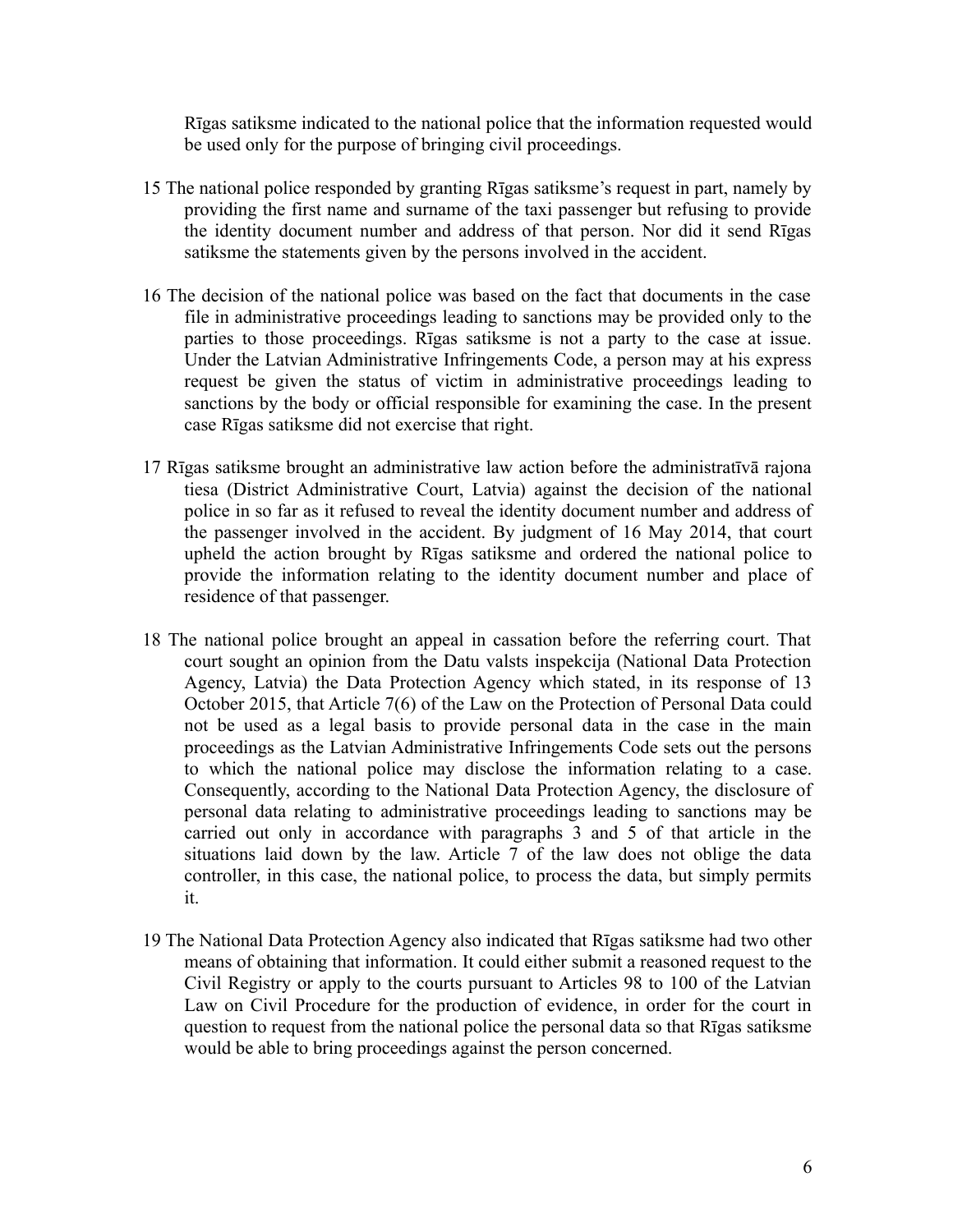- 20 The referring court has doubts regarding the effectiveness of the means of obtaining the personal data referred to by the National Data Protection Agency. It states, in that regard, first, that if an application made to the Civil Registry mentions only the name of the taxi passenger, it may be that that passenger cannot be identified by his identity document number as the same surname and first name may be shared by several people. Second, the referring court takes the view that, in the light of the national law on the provision on evidence, in order to bring a civil action, the applicant would have to know at least the place of residence of the defendant.
- 21 In that regard, the referring court is of the opinion that there are doubts as to the interpretation of the concept of 'necessity' referred to in Article 7(f) of that directive.
- 22 In those circumstances, the Augstākās tiesas Administratīvo lietu departaments (Supreme Court, Administrative Division, Latvia) decided to stay the proceedings and to refer the following questions to the Court of Justice for a preliminary ruling:
	- '(1) Must the phrase 'is necessary for the purposes of the legitimate interests pursued by the … third party or parties to whom the data are disclosed', in Article 7(f) of Directive 95/46/EC, be interpreted as meaning that the national police must disclose to Rīgas satiksme the personal data sought [by the latter] which are necessary in order for civil proceedings to be initiated?
	- (2) Is the fact that, as the documents in the case file indicate, the taxi passenger whose data is sought by Rīgas satiksme was a minor at the time of the accident relevant to the answer to that question?'

### **Consideration of the questions referred**

- 23 By its questions, which it is appropriate to examine together, the referring court asks whether Article 7(f) of Directive 95/46 must be interpreted as imposing the obligation to disclose personal data to a third party in order to enable him to bring an action for damages before a civil court for harm caused by the person concerned by the protection of that data, and if the fact that that person is a minor has a bearing on the interpretation of that provision.
- 24 In the case in the main proceedings, it is common ground that the identity document number and the address of the taxi passenger, of which Rīgas satiksme requests communication, constitute information concerning an identified or identifiable natural person and, therefore, 'personal data' within the meaning of Article 2(a) of Directive 95/46. It is also common ground that the national police, to which that request was addressed, is responsible for processing that data and, in particular, for their possible communication within the meaning of Article 2(d) of that directive.
- 25 In accordance with Article 5 of Directive 95/46, it is for the Member States to specify, within the limits of the provisions of that directive, the conditions under which the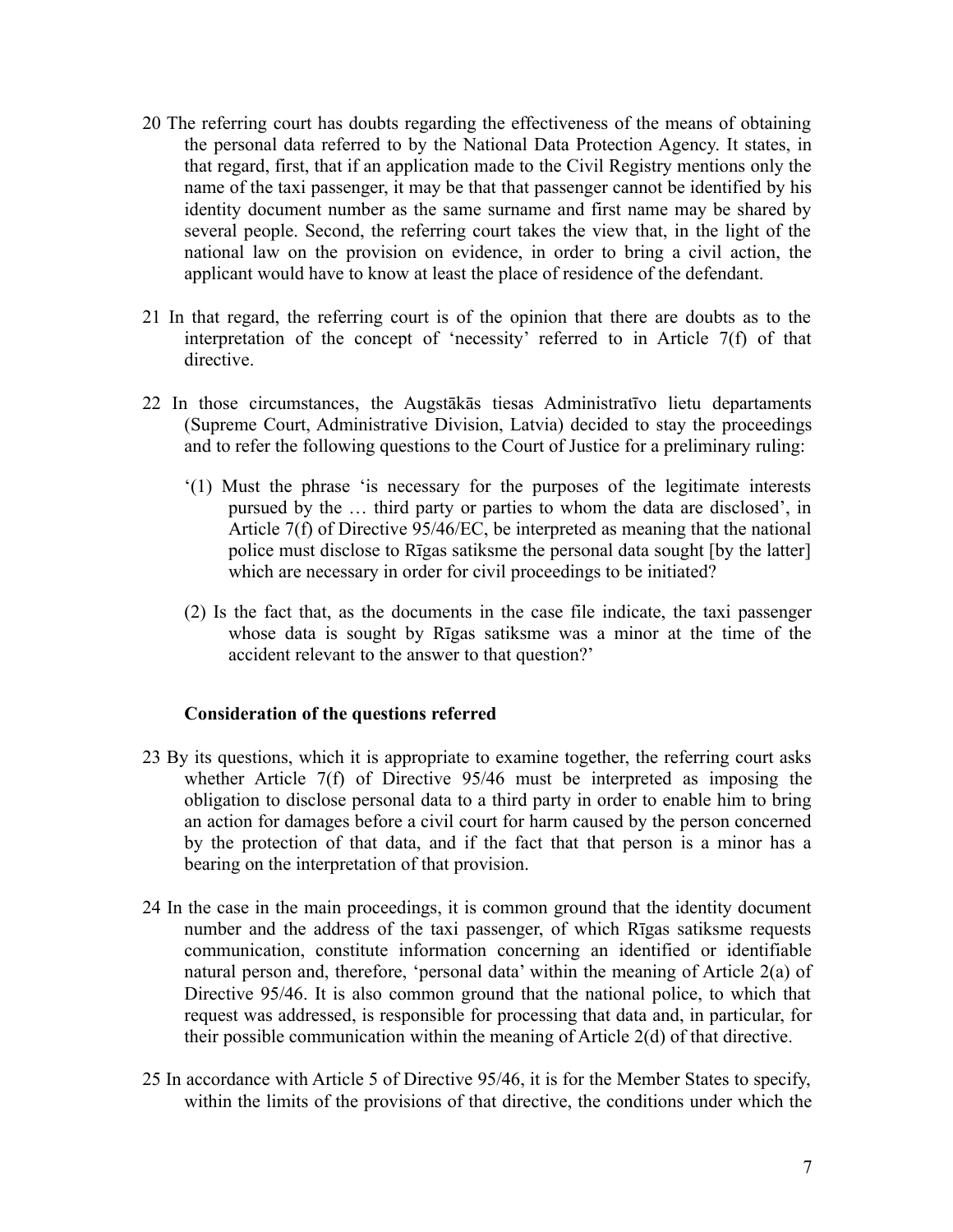processing of personal data is lawful. Article 7 of that directive, which lays down the principles relating to the legitimacy of such processing, provides in that regard that 'Member States shall provide that [it] may be processed only if' one of the situations listed exhaustively by that provision exists. Under Article 7(f), such processing may be carried out where it is necessary for the purposes of the legitimate interests pursued by the controller or by the third party or parties to whom the data are disclosed, except where such interests are overridden by the interests or fundamental rights and freedoms of the data subject which require protection under Article 1(1) of Directive 95/46.

- 26 It is accordingly clear from the scheme of Directive 95/46 and from the wording of Article 7 thereof that Article 7(f) of Directive 95/46 does not, in itself, set out an obligation, but expresses the possibility of processing data such as the communication to a third party of data necessary for the purposes of the legitimate interests pursued by that third party. As the Advocate General stated in points 43 to 46 of his Opinion, such an interpretation may also be deduced from other EU instruments touching upon personal data (see, to that effect, as regards the processing of personal data in the electronic communications sector, judgment of 29 January 2008, *Promusicae*, C-275/06, EU:C:2008:54, paragraphs 54 and 55).
- 27 However, it should be pointed out that Article 7(f) of Directive 95/46 does not preclude such communication, in the event that it is made on the basis of national law, in accordance with the conditions laid down in that provision.
- 28 In that regard, Article 7(f) of Directive 95/46 lays down three cumulative conditions so that the processing of personal data is lawful, namely, first, the pursuit of a legitimate interest by the data controller or by the third party or parties to whom the data are disclosed; second, the need to process personal data for the purposes of the legitimate interests pursued; and third, that the fundamental rights and freedoms of the person concerned by the data protection do not take precedence.
- 29 As regards the condition relating to the pursuit of a legitimate interest, as the Advocate General stated in points 65, 79 and 80 of his Opinion, there is no doubt that the interest of a third party in obtaining the personal information of a person who damaged their property in order to sue that person for damages can be qualified as a legitimate interest (see, to that effect, judgment of 29 January 2008, *Promusicae*, C-275/06, EU:C:2008:54, paragraph 53). That analysis is supported by Article 8(2) (e) of Directive 95/46, which provides that the prohibition on the processing of certain types of personal data, such as those revealing racial origin or political opinions, is not to apply, in particular, where the processing is necessary for the establishment, exercise or defence of legal claims.
- 30 As regards the condition relating to the necessity of processing personal data, it should be borne in mind that derogations and limitations in relation to the protection of personal data must apply only in so far as is strictly necessary (judgments of 9 November 2010, *Volker und Markus Schecke and Eifert*, C-92/09 and C-93/09,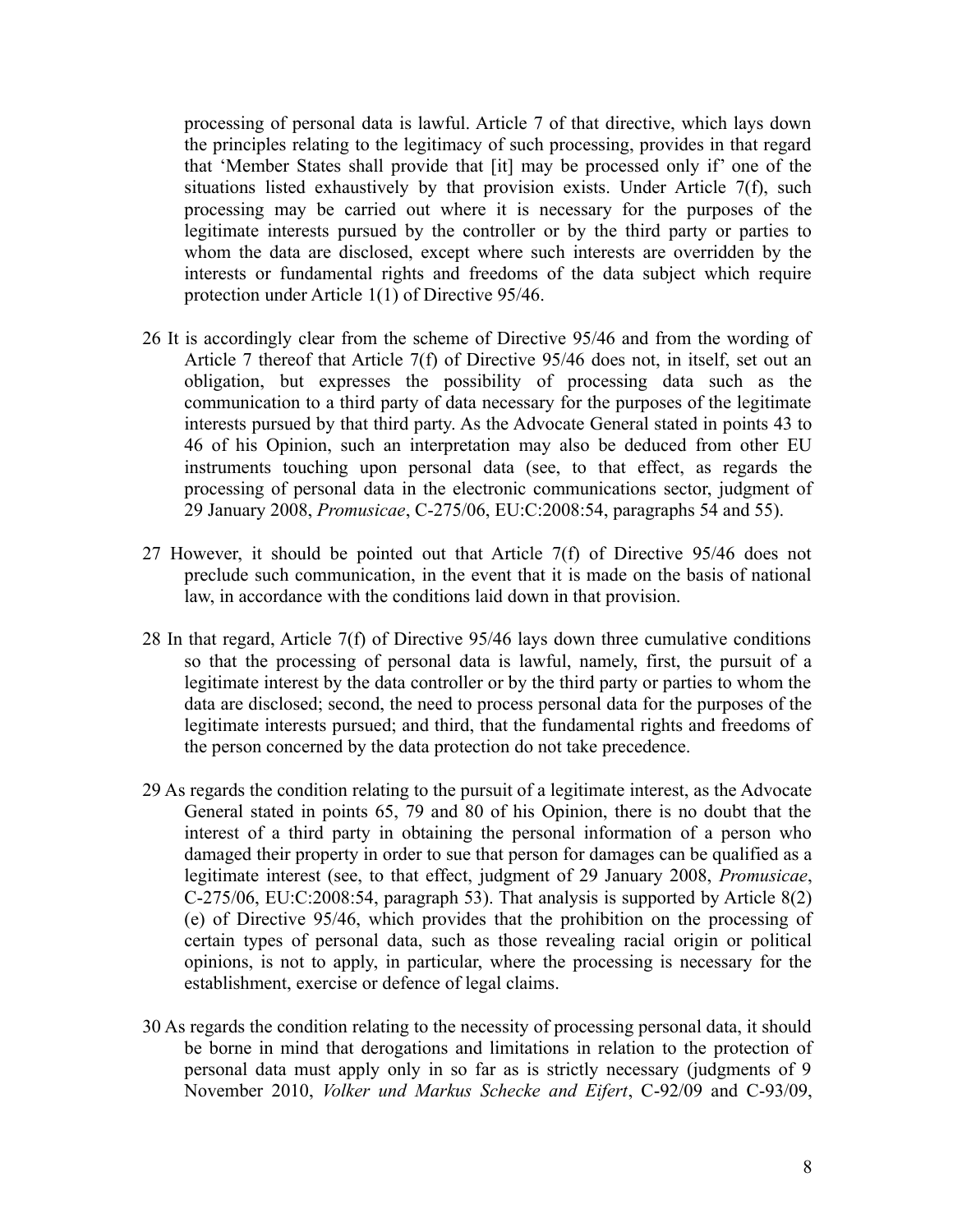EU:C:2010:662, paragraph 86; 7 November 2013, *IPI*, C-473/12, EU:C:2013:715, paragraph 39; and 11 December 2014, *Ryneš*, C-212/13, EU:C:2014:2428, paragraph 28). In that regard, according to the information provided by the national court, communication of merely the first name and surname of the person who caused the damage does not make it possible to identify that person with sufficient precision in order to be able to bring an action against him. Accordingly, for that purpose, it is necessary to obtain also the address and/or the identification number of that person.

- 31 Finally, as regards the condition of balancing the opposing rights and interests at issue, it depends in principle on the specific circumstances of the particular case (see, to that effect, judgments of 24 November 2011, , C-468/10 and C-469/10, EU:C:2011:777, paragraph 40, and 19 October 2016, *Breyer*, C-582/14, EU:C:2016:779, paragraph 62).
- 32 In that regard, the Court has held that it is possible to take into consideration the fact that the seriousness of the infringement of the data subject's fundamental rights resulting from that processing can vary depending on the possibility of accessing the data at issue in public sources (see, to that effect, judgment of 24 November 2011, , C-468/10 and C-469/10, EU:C:2011:777, paragraph 44).
- 33 As regards the second part of the question referred for a preliminary ruling as set out in paragraph 23 of the present judgment, it should be noted that the age of the data subject may be one of the factors which should be taken into account in the context of that balancing of interests. However, as the Advocate General pointed out in points 82 to 84 of his Opinion and subject to the determination to be carried out in that respect by the national court, it does not appear to be justified, in circumstances such as those at issue in the main proceedings, to refuse to disclose to an injured party the personal data necessary for bringing an action for damages against the person who caused the harm, or, where appropriate, the persons exercising parental authority, on the ground that the person who caused the damage was a minor.
- 34 It follows from the foregoing considerations that Article 7(f) of Directive 95/46 must be interpreted as not imposing the obligation to disclose personal data to a third party in order to enable him to bring an action for damages before a civil court for harm caused by the person concerned by the protection of that data. However, Article 7(f) of that directive does not preclude such disclosure on the basis of national law.

### **Costs**

Since these proceedings are, for the parties to the main proceedings, a step in the action pending before the national court, the decision on costs is a matter for that court. Costs incurred in submitting observations to the Court, other than the costs of those parties, are not recoverable.